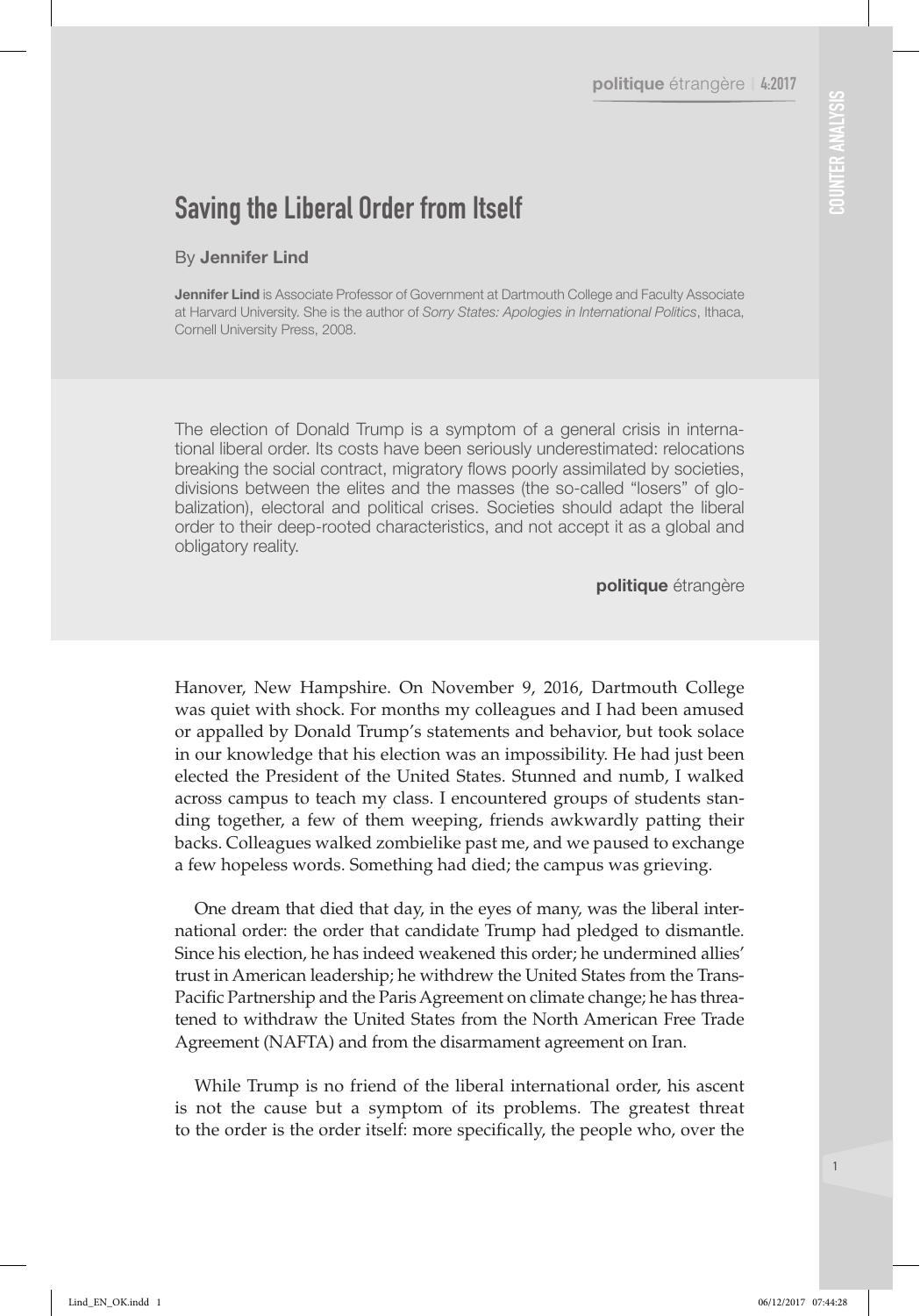past few decades, it has dislocated and antagonized. The liberal project has grown into a vast *prix fixe* menu with items on it that many countries would prefer to skip. To stem the backlash to the liberal order, its leaders need to rein in these ambitions and allow countries to order à la carte. It may be the only way to keep the establishment in business.

#### Liberal order: the cost of free-trade

The liberal international order refers to a set of ideas and institutions after World War II.<sup>1</sup> Free trade and free capital flows have encouraged the outsourcing of production. More open borders have allowed extensive migration particularly from the developing "south" to the advanced industrialized "north." The order also rests upon a set of universal liberal beliefs and values, such as about freedom and human rights. A set of institutions – negotiating and establishing norms and rules in trade, finance, and many other issues – link these ideas together.

As the order succeeded, it expanded. The 1947 General Agreement on Tariffs and Trade over time tackled an increasing number of trade barriers. After the Cold War, allies refashioned NATO – an alliance designed to contain the Soviet Union – into a liberal security community that expanded into Eastern Europe. Treaties to protect human rights have evolved into a "responsibility to protect" that advocates say justifies military intervention within sovereign countries. In Europe, what began as the 1951 European Coal and Steel Community has since styled itself into a customs union, monetary union, court of justice, and leader for environmental protection and human rights. In the 1995 Schengen agreement, several members of the European Union opened internal borders and adopted a common asylum policy. In these ways, the liberal order expanded significantly beyond its modest origins.

Clyde, Ohio. Three thousand employees at a Whirlpool factory build 20,000 washing machines per day. Whirlpool is the largest employer in the county; its employees eat at the local restaurants, worship together at St. Mary's and First Presbyterian; their taxes support Community Park and the Clyde schools.

Whirlpool has appealed to the Trump Administration for trade protection, arguing that its competitor, Samsung, engages in dumping (selling below costs). Whirlpool's CEO argues that on a level playing field,

<sup>1.</sup> G. J. Ikenberry, "The Illusion of Geopolitics: The Enduring Power of the Liberal Order," *Foreign Affairs*, May/June 2014.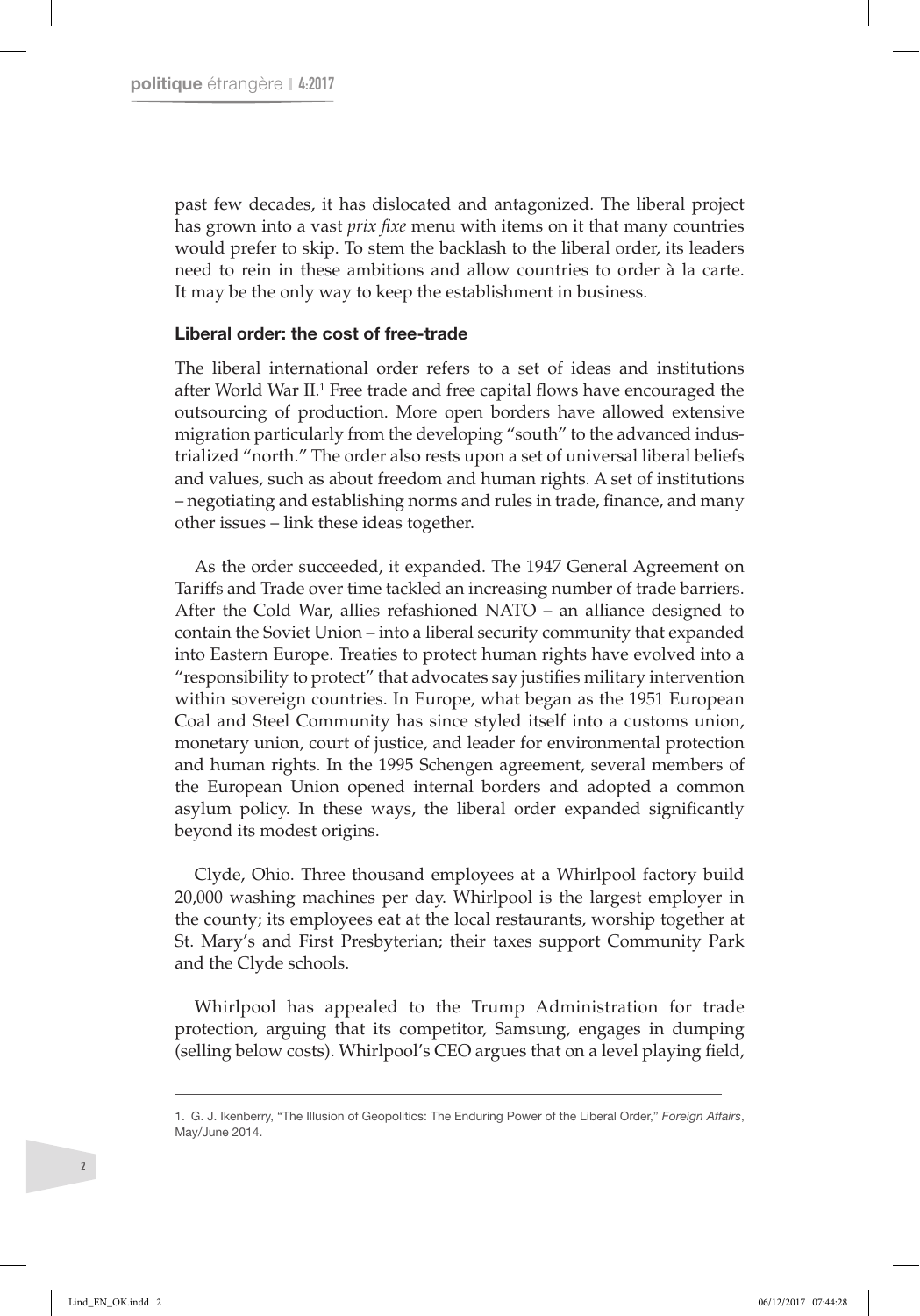the company could create over a thousand jobs.2 But Samsung blames Whirlpool for failing to innovate and adapt to changing consumer tastes. Shara Aranoff, an attorney for Samsung, likens the situation to Japanese competition in the U.S. auto industry. "American auto makers have become much more competitive, foreign auto makers have established U.S. production creating thousands of American jobs, and consumers have more and better choices." She declared, "Today we're all better off."

Advocates of the liberal order understood the benefits of free trade. Multilateral institutions removed barriers to the movement of capital, enabling firms to relocate factories from industrialized countries to developing countries with much lower labor and other operating costs. Low tariffs (negotiated in organizations such as the GATT, later World Trade Organization, or WTO), allowed firms to export around the world. Innovations in shipping (such as containerization) drove down transportation costs. For all of these reasons, the cost of consumer goods plummeted. Consumers benefited, and many countries lifted their people out of poverty.

The costs of free trade were also clear; everyone understood that some people stood to suffer from free trade. For centuries the working class benefited from rents conferred by geography: because of capital restrictions and high shipping costs, firms located factories near major markets. Workers nearby were more highly compensated (and unification facilitated this process). Globalization removes these rents. But, the story goes, displaced workers would enjoy lower priced goods, and would move out of failing industries and localities. To help dislocated workers, the welfare state will expand.<sup>3</sup>

What actually happened? Many people and countries indeed benefited immensely from globalization. But two things did not go as planned: at least in the United States, the state failed to uphold the social compact of free trade, and workers had a much harder time than anticipated adapting to dislocation.

Many European countries, where social democracy thrives, created welfare programs to buffer workers from trade dislocation. In the United States, however, the past several decades have been a story of liberalizing trade along with cutting taxes and welfare benefits. For example, one of Ronald Reagan's major goals was to slash Trade Adjustment Assistance;

<sup>2.</sup> A. Tangel, "Trade's Test Case: Your Washing Machine," *The Wall Street Journal*, October 4, 2017.

<sup>3.</sup> D. Rodrik, "Why Do More Open Economies Have Bigger Governments?" *Journal of Political Economy* 106 (1998): 997-1032.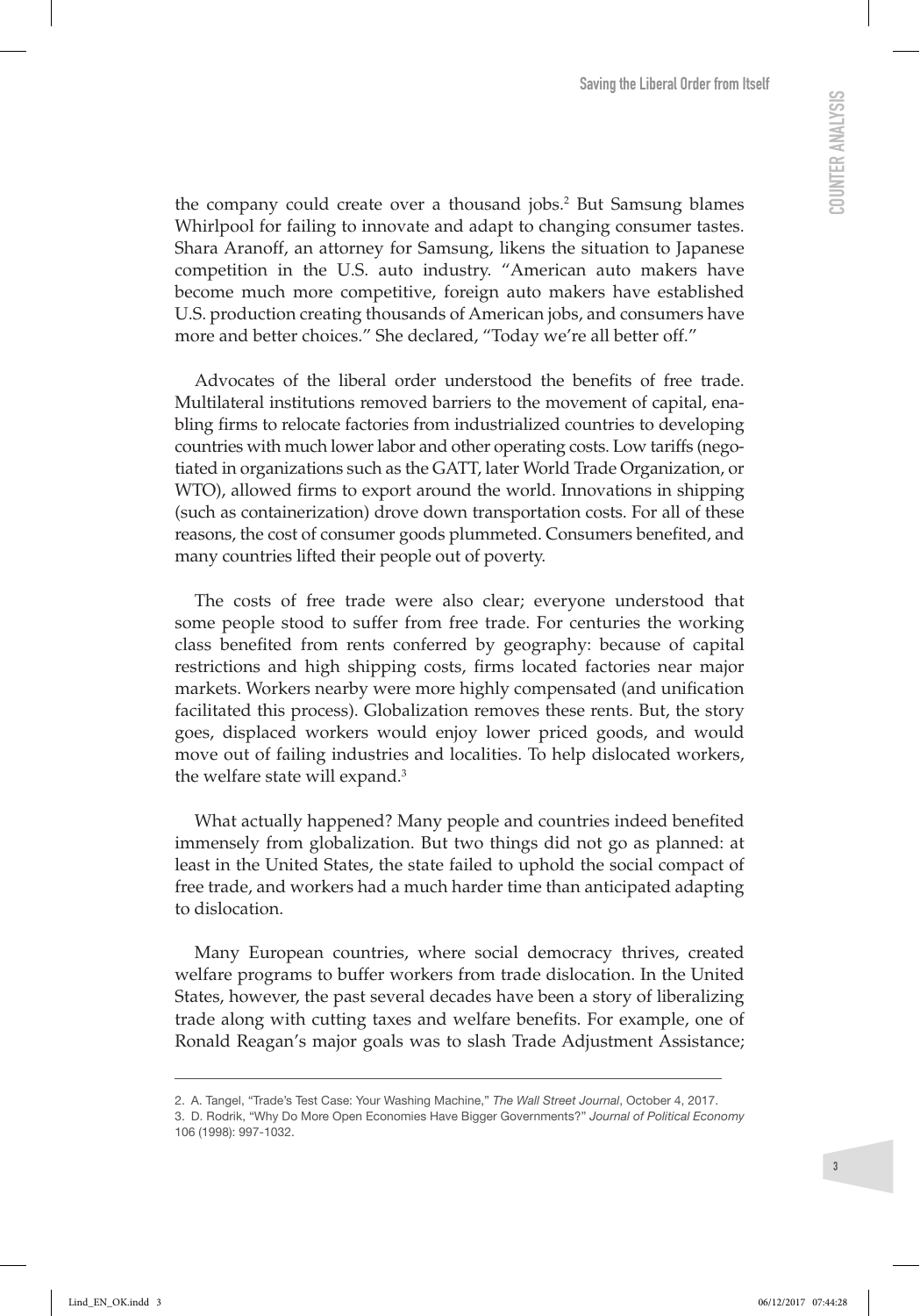he and the Republican party saw welfare programs as inimical to entrepreneurship and innovation.<sup>4</sup> In an irony particularly painful for American liberals, Republicans abandoned American workers, then in 2016 campaigned and won on the populist platform that politicians had abandoned American workers.

Free trade with China hit U.S. workers particularly hard. Bill Clinton celebrated China's entry into the WTO in 2001: he and other liberal inter-

The state did not comply with the social contract of free-trade

nationalist elites told Americans that engagement with China would give it a stake in the liberal international order (thus encouraging the country's peaceful development), and would create a Chinese middle class who would demand liberalization. Economists forecast that the benefits to the U.S. economy would be high, and the

costs to dislocated workers modest.5

Things did not work out that way. To be sure, a trend toward greater automation was a major contributing factor. But economists estimate that the "China Shock" cost the U.S. economy over 2 million jobs. As one study notes, "The consensus that trade could be strongly redistributive in theory but was relatively benign in practice has not stood up well to these new developments. Nor has the belief that trade adjustment is relatively frictionless<sup>"6</sup>

"Friction" is a neutral word. Plants closing – feared by Whirlpool's workers in Clyde – means people cannot provide for their families. Factory closures ripple out to restaurants and shops; the decreasing tax base means fewer resources for schools, fire and police departments, and local social services. Stress soars and incomes fall as people often replace a higher-paying job with temporary work or with multiple part-time jobs. In the United States (until recently), people also frequently lost health insurance. Unemployment creates a loss of self-esteem and social status, contributing to depression, drug use, alcoholism, and suicides among the groups hardest hit.7 Social services strain to keep up with an explosion in demand. In short, for many workers and communities, "friction" meant

<sup>4.</sup> M. Munro and C. Hendrickson, "Disrupting the Conservative Platform," *The Boston Review*, October 5, 2017, available at: [<http://bostonreview.net>](http://bostonreview.net/politics/mark-muro-clara-hendrickson-disrupting-conservative-platform).

<sup>5.</sup> J. Weissmann, "Waking the Sleeping Dragon," *Slate*, September 28, 2016.

<sup>6.</sup> J. Weissmann, "Waking the Sleeping Dragon," *op. cit*. D. H. Autor, D. Dorn, and G. H. Hanson, "The China Shock: Learning from Labor-Market Adjustment to Large Changes in Trade," *Annual Review of Economics* 8 (2016): 205-240.

<sup>7.</sup> P. Gillespie, "The Opioid Crisis Is Draining America of Workers," CNN.com, July 27, 2017, available at: [<http://money.cnn.com>](http://money.cnn.com/2017/07/07/news/economy/opioid-epidemic-job-market/index.html).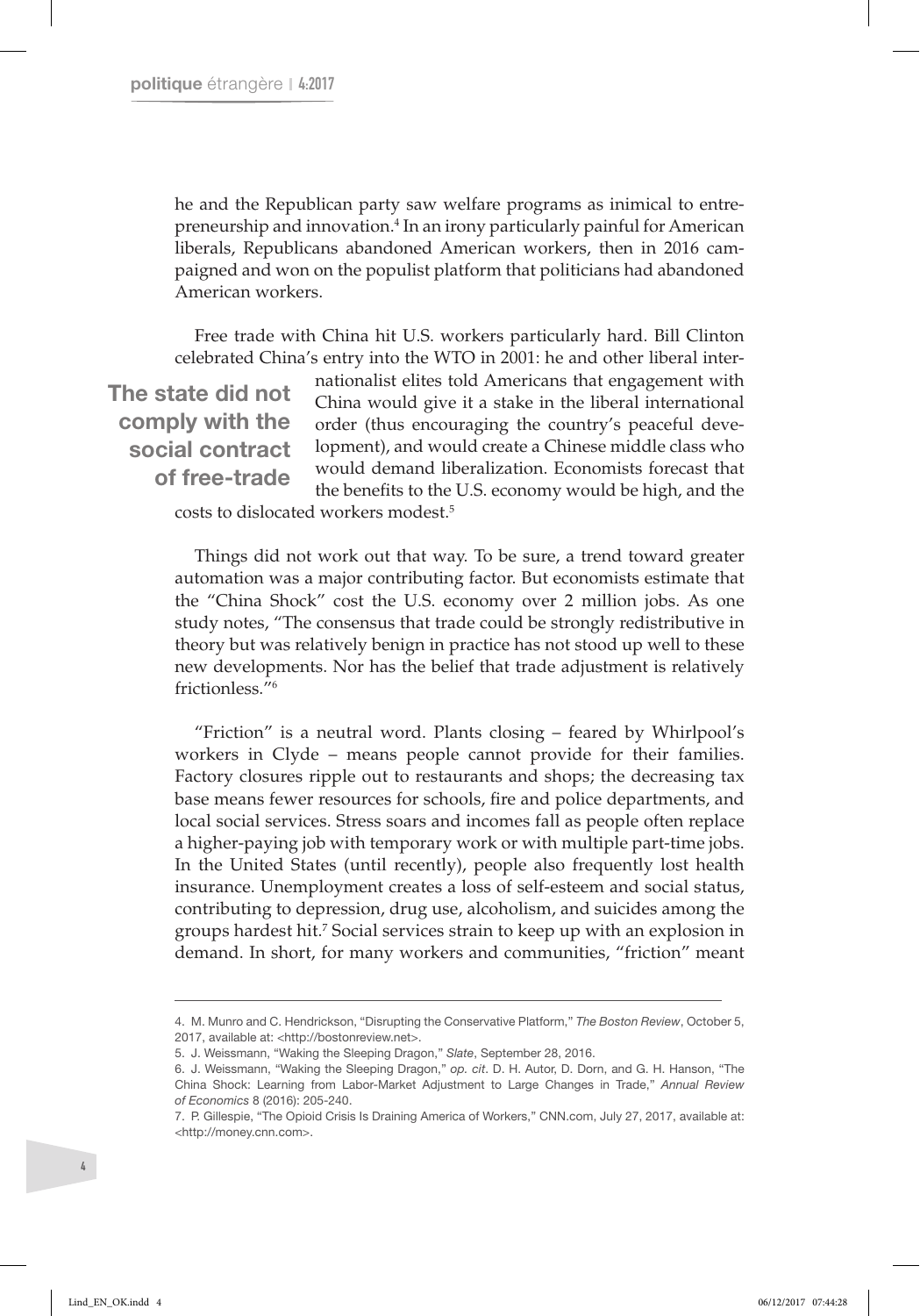irrecoverable disaster. So when they heard a candidate talk about their pain, and lambast American leaders for negotiating "bad deals," they listened – and cheered.

#### Open borders and migration

St. Denis, France. Writer Ben Judah takes a walk in a suburb transformed by immigration. Most residents are of North African, Arab, and South Asian descent. Judah talks to a woman, Maria, emerging from a Catholic church there. "Immigration changed everything," she tells him. "The people changed. You can just see it for yourself. The French have all left Saint-Denis. Look around you." Judah notes that "Since 2012, stabbings, shootings and car rammings have taken place every few months, punctuated by slaughters such as *Charlie Hebdo* and the Bataclan."8 Immigrants themselves resent a thicket of regulations that keeps unemployment in their communities high; they suffer discrimination and anti-immigrant violence, and endure police harassment.

The scale of recent immigration to the United States and Europe has been massive. In the United States in 1970, the number of immigrants was 9.6 million (about 5 percent of the US population). By 2015, this number had quadrupled to 43.3 million (13.5 percent of the population). Furthermore, the number of immigrants living illegally in the United States rose from 3.5 million in 1990 to about 11 million today.9

Europe also recently experienced "one of the most significant influxes of migrants and refugees in its history."10 In Britain after 1997, under the leadership of Tony Blair and the Labour party, the country accepted twice as many immigrants than it had accepted over the previous fifty years. One wave of immigrants came from Eastern Europe after several countries there joined the EU in 2004.

Europe has taken in millions of migrants who fled poverty and conflict (primarily from Afghanistan, Iraq, and Syria). The number of refugees surged in 2015, and that year Germany accepted a total of over a million immigrants – nearly double the number of the previous year. Sweden (with a population of 10 million people) accepted 163,000 refugees in 2015 alone.

<sup>8.</sup> B. Judah, "Islam and the French Republic: From the Banlieues to Le Pen Land," *Standpoint Magazine*, July 8, 2016.

<sup>9.</sup> J. Zong and J. Batalova, "Frequently Requested Statistics on Immigrants and Immigration in the United States," Migration Policy Institute, March 8, 2017; also "The Facts on Immigration Today: 2017 Edition," Center for American Progress, April 20, 2017.

<sup>10.</sup> "Why Is EU Struggling with Migrants and Asylum?", BBC.com, March 3, 2016.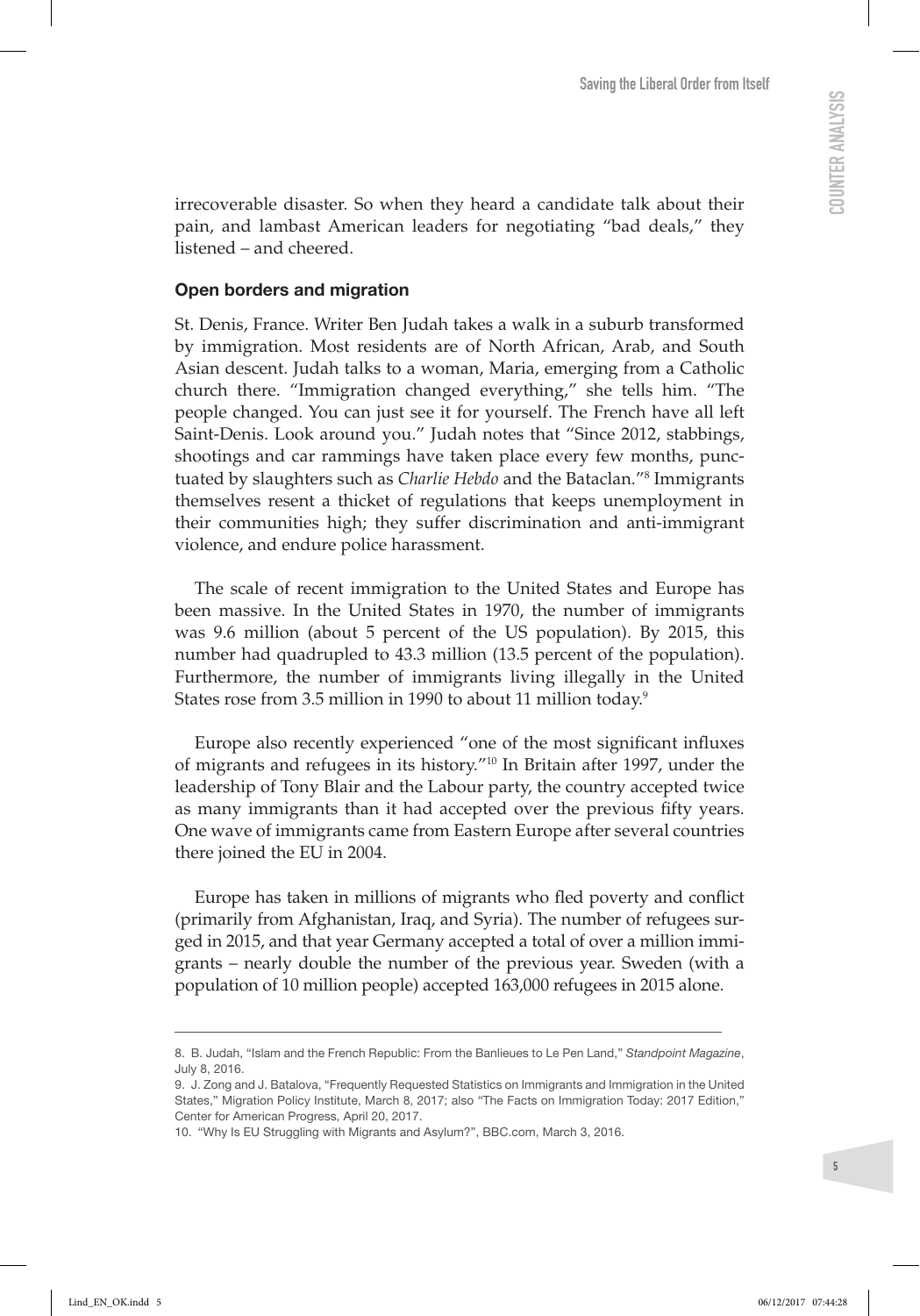Immigration on this scale has fueled concerns across Europe. National crime rates remain generally low. But people are alarmed by terrorist attacks and episodes of horrific violence (such as sexual assaults against women in Cologne, Germany on New Year's Eve in 2016). Sweden is experiencing "gang warfare, shootings, car burnings…in the suburbs of its three largest cities, Stockholm, Gothenburg and Malmo."11 As Pew Research Center finds, most Europeans (76 percent in Hungary; 61 percent in Germany; 52 percent in the UK) agree that "refugees will increase the amount of terrorism in our country."12

People are also concerned about economic effects. Large numbers of low-skilled immigrants push wages downward. While proponents argue that immigrants create tax revenue, critics argue that this ignores spiraling demands for social services, and future demands for health care and pensions.13 Britain, argued Frank Field, a British Labour parliamentarian, must work with the EU to curb immigration: "The alternative is to practise the economics of madness."14

Europeans are also concerned about assimilation. The optimistic view expects that immigrants move to a country because they embrace its

## How can migrants become integrated?

culture, traditions, and values (or will learn to do so). They will put down roots and learn the language; their talents and energies will contribute to the society and economy. At the same time, immigrants' home cultures and traditions broadens and enriches the idea of what

it means to be French/Swedish/German, in ways consistent with those countries' values.

But what if it doesn't work that way? As Angela Merkel famously commented, in Germany, multiculturalism "utterly failed."15 In Britain, notes commentator Benjamin Schwarz, surveys show that two-thirds of British Muslims only interact socially with other Muslims. A British Home Office report studied northern mill towns, with areas dominated by Pakistani and Bangladeshi populations. It found, "Separate educational

<sup>11.</sup> R. Milne, "Norway Minister Sparks War of Words with Sweden over Immigration," *The Financial Times*, August 30, 2017.

<sup>12.</sup> R. Wike, B. Stokes and K. Simmons, "Europeans Fear Wave of Refugees Will Mean More Terrorism, Fewer Jobs," Pew Research Center, April 11, 2016.

<sup>13.</sup> J. Slack, "Expert Behind Migrant Report Was Man who Said Just 13,000 Would Come From Eastern Europe," *The Daily Mail*, November 6, 2014.

<sup>14.</sup> F. Field, "We're Adding a Migrant City the Size of Birmingham Every 30 Months," *The Daily Mail*, November 30, 2014.

<sup>15.</sup> M. Weaver, "Angela Merkel: German Multiculturalism Has 'Utterly Failed,'" *The Guardian*, October 17, 2010.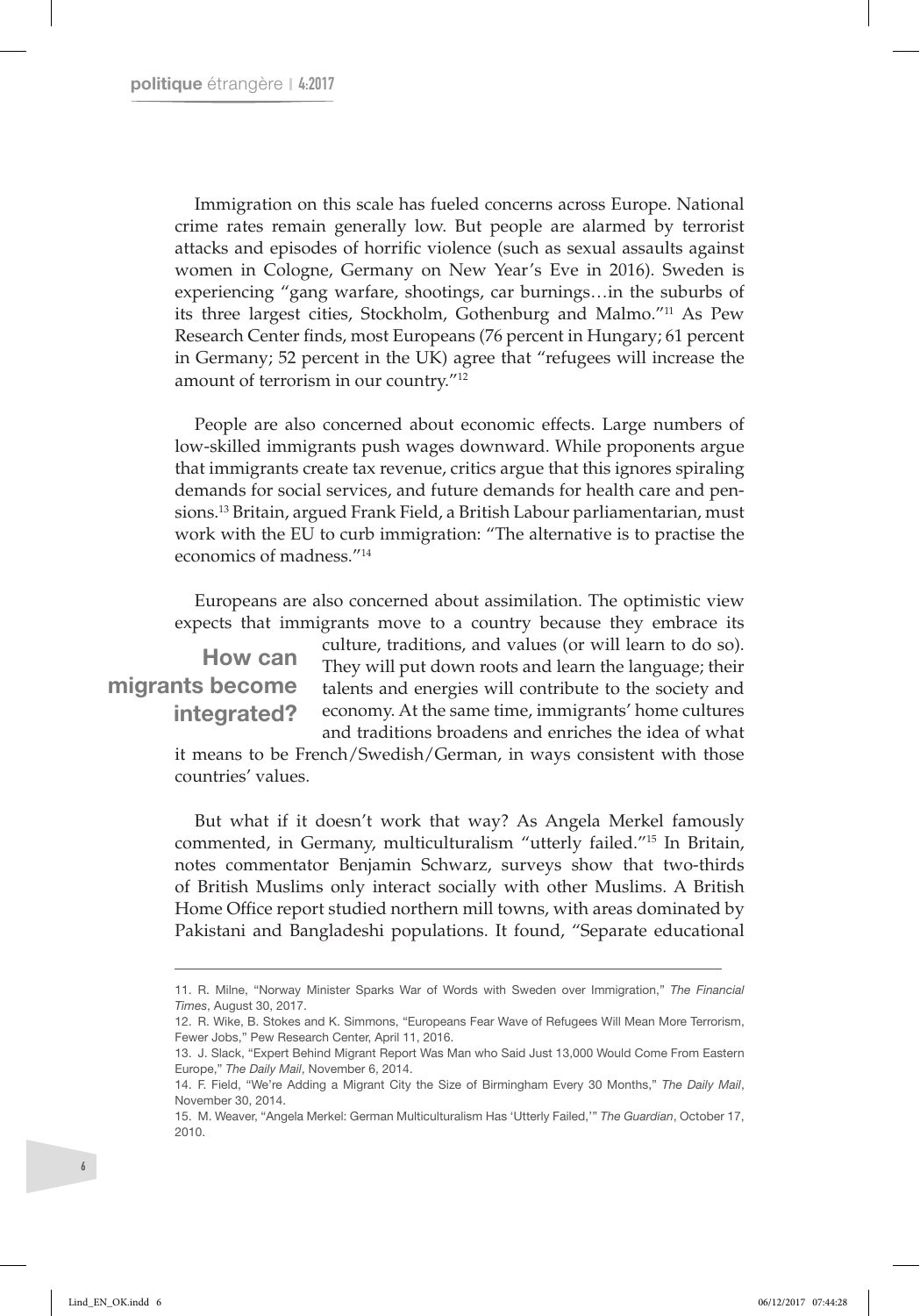arrangements, community and voluntary bodies, employment, places of worship, language, social and cultural networks, means that many communities operate on the basis of a series of parallel lives."16

Furthermore, rather than societies and immigrants assimilating in mutually pleasing ways, critics worry that immigrants will bring – and retain – values that threaten what the country holds dear. In surveys of the British Muslim population, 28 percent say they want Britain to become a fundamentalist Islamic state. Half said that homosexuality should be illegal, and a third favored legalizing polygamy for Muslim men. 37 percent believe British Jews are "a legitimate target as part of the ongoing struggle for justice in the Middle East." About a quarter to a third of British Muslims believe that the 9/11 attacks were carried out by the U.S. and Israeli governments; that the British security services orchestrated the 2004 London 7/7 bombings.17 Among French Muslims, too, "a significant minority have deeply conservative and sometimes hostile views about the French state and society, with more than one-quarter believing Islam's Sharia law supersedes state laws."18

The combination of soaring immigration with evidence of such illiberal views has led many to express alarm. France's Marine Le Pen warns of *Le Grand Remplacement* – the great replacing, in which high immigration and high fertility among immigrant communities threatens the survival of traditional French culture and values. Commentator Douglas Murray argues that Europe's precious liberal values are under threat; "Europe is committing suicide."19

Across Europe and the United States, these different concerns have unleashed a political backlash to immigration. Donald Trump emerged victorious in 2016 after a campaign dominated by promises to build a "big, beautiful wall." Right-wing parties have gained influence in France and Sweden. In the recent German elections, the nationalist Alternative for Germany (condemned by many as anti-Semitic and anti-Islamic) gained in what was called "nothing short of a political earthquake."<sup>20</sup> As seen most recently in the Austrian elections, among

<sup>16.</sup> B. Schwarz, "Unmaking England," *The American Conservative*, January 11, 2016.

<sup>17.</sup> F. Perraudin, "Half of All British Muslims Think Homosexuality Should Be Illegal, Poll Finds," *The Guardian*, April 11, 2016.

<sup>18.</sup> L. Bryant, "Survey Shows Muslims Integrated, But a Minority at Odds with Secular France," VOA News, September 18, 2016.

<sup>19.</sup> D. Murray, *The Strange Death of Europe: Immigration, Identity, Islam*, London, Bloomsbury, 2017.

<sup>20.</sup> L. Halligan, "Germany's Election Result Is not so much the Cry of the Dispossessed as Discontent with the EU," *Unherd.com*, September 25, 2017.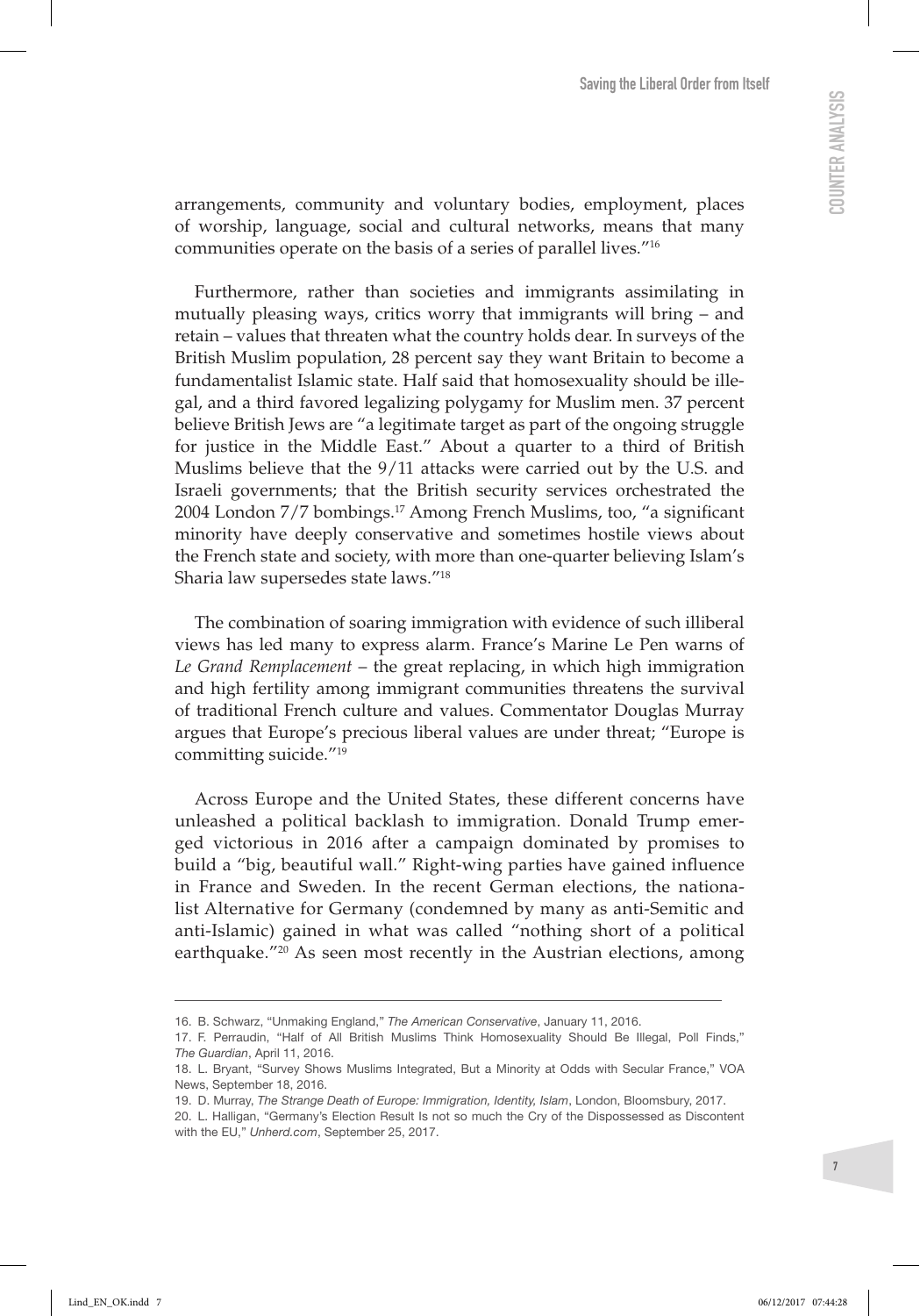"middle Europe," "increasingly, their dominant political sentiment is antithetical to, even contemptuous of, the liberal, pro-integrationist ideals of the European Union."21

#### The elites and the "losers" of globalisation

Primrose Hill, London. The lads – a mix of Americans, British, Japanese, and an assortment of other Europeans – are running football drills. As practice winds down, the dads (and occasional mom) arrive, watch the boys run around, and chat amiably. Most of them are in finance; some are in high-tech or entertainment. Amidst them appears the odd journalist (or, like my husband and me, academic).

Life is good. Our kids go to the same schools and New England summer camps. We went to the same universities. Do you know my friend Helen? She was at Berkeley/Yale/Chicago then. Let's get coffee after you get back from Zurich and I get back from Dubai. They are clever, kind, great parents, globally minded. They are horrified at Brexit, appalled by Trump.

Those on the Primrose Hill football pitch are the winners of the liberal international order. Globalization has made their production costs plummet, their markets balloon, their industry profits soar. Since the 1980s, incomes for the top one percent of American households rose 275 percent.<sup>22</sup> "With a global economy, people who have extraordinary skills... whether they be in financial services, technology, entertainment or media, have a bigger place to play and be rewarded from."23 Even me, a mere academic on this Fortune-500 sideline: universities are booming as their intellectual property is demanded by a larger market than ever before.

While fortune smiled upon Primrose Hill, others suffered. Since 2000, real income for the American middle class is down 7.5 percent. Poorer Americans fared still worse; real incomes for the fourth quintile fell by 10 percent, and the bottom quintile was the hardest hit, with incomes falling by 16 percent.<sup>24</sup>

At university, elites learned about the enlightened liberal order that emerged out of the chaos of economic depression and war. We learned about the benefits of free trade, and supported it for our country because

24. Data from U.S. Census Bureau, 1967-2014.

<sup>21.</sup> J. Lloyd, "Middle Europe Turns its Back on the EU," Reuters, October 20, 2017 and P. Hockenos, "The Austrian Elections Should Terrify Europeans," CNN.com, October 17, 2017.

<sup>22.</sup> S. J. Markovitch, "The Income Inequality Debate," Council on Foreign Relations, February 3, 2014.

<sup>23.</sup> A. Censky, "How the Middle Class Became the Underclass," CNN.com, February 16, 2011.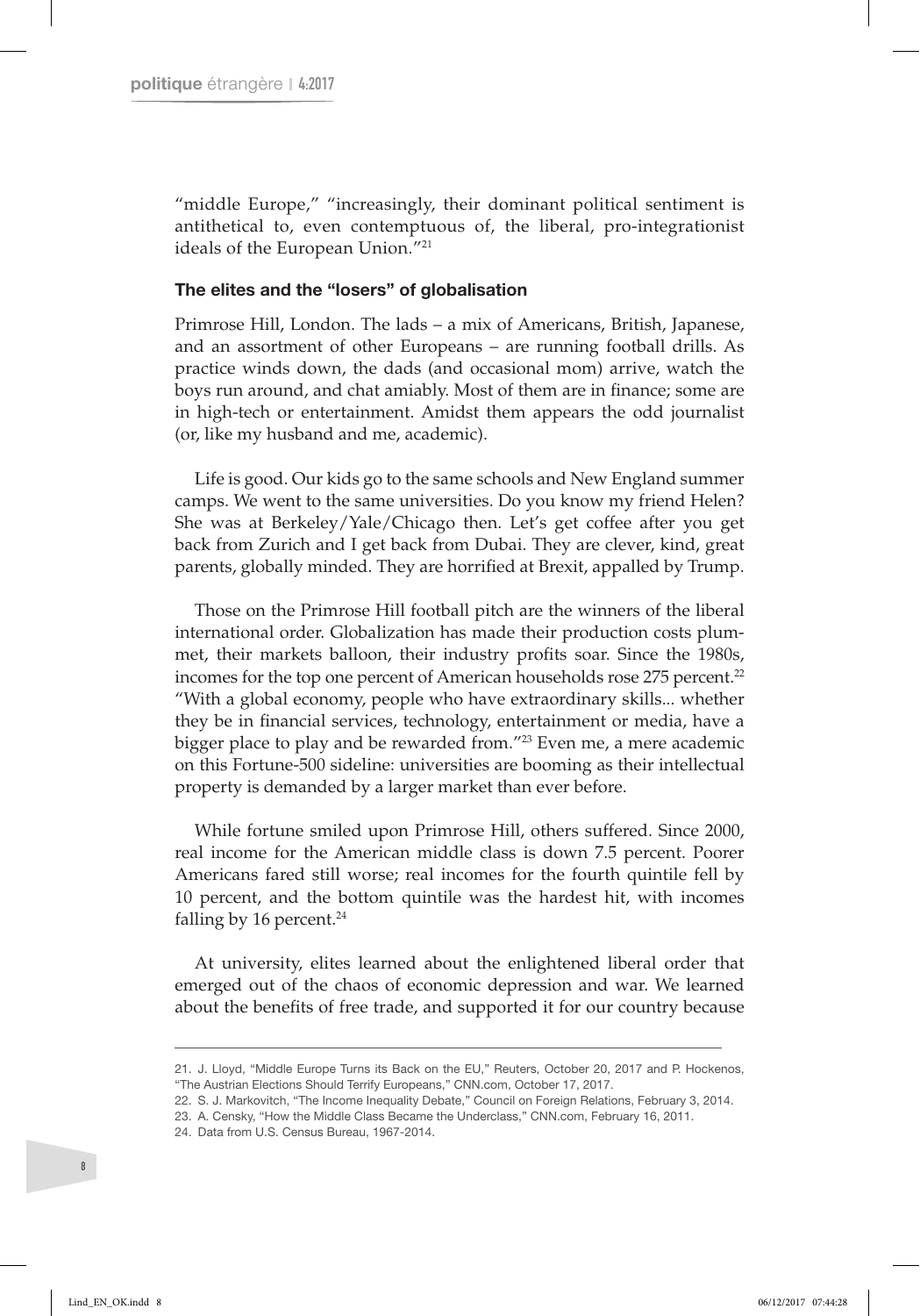we learned that a rising tide would lift all the boats. We supported the liberal order because we sincerely believed that the spread of freedom and human rights was good for the world. We embraced diversity and encouraged the replacement of nationalist with cosmopolitan thinking. And over time we became increasingly isolated from, and even disdainful of, those who were skeptical of the liberal order.

Cosmopolitan elites' enthusiasm for immigration shows perhaps the largest gap between them and broader national views. As Ross Douthat notes, in the United States, most voters either want immigration cut (35 percent) or kept at about the same level (38 percent). But U.S. leaders have proposed amnesties for illegal immigrants, and recommended increasing the number of low-skilled immigrants.25

British elites have been even less responsive to the public. Schwarz notes, "while the professional class enjoys the benefits mass immigration has brought to Britain, it is largely sheltered from the costs — including the rapid transformation of the character of traditional neighborhoods, the downward pressure on wages, and the fierce competition for public services and housing — that fall nearly exclusively on the English lowermiddle and working class." Schwarz notes, "a staggering 71 percent of the total voting-age population believe immigration is the most urgent problem facing the country; 76 percent want immigration reduced."26 Notes Dominic Sandbrook, "there has never been an issue on which the political class has so consistently gone against the wishes of the British people."27

When their countrymen spoke out, the cosmopolitans were vexed that some people could be so uninformed or so racist to oppose the liberal project. People favoring trade protectionism, lamented elites, don't understand about the rising tides and boats. And opponents of immigration were racist. As MP Clive Lewis said, British opposition to migration "comes down to racism. It's ultimately about racism."28 In Sweden, notes Fraser Nelson, debates about immigration are confined to an "opinion corridor": "Those who step outside, and talk about the immigration problems, risk being accused of bigotry."29

<sup>25.</sup> R. Douthat, "An Elusive Immigration Compromise," *The New York Times*, August 5, 2017.

<sup>26.</sup> B. Schwarz, "Unmaking England," *op. cit*.

<sup>27.</sup> D. Sandbrook, "Is Europe Committing Suicide?" *The Daily Mail*, May 20, 2017.

<sup>28.</sup> "Hard-Left MP: Fear of Open Borders Is Racist," *The Daily Mail*, September 25, 2017.

<sup>29.</sup> N. Fraser, "They Won't Admit it in Stockholm, but Donald Trump Is Right about Immigration in Sweden," *The Telegraph*, February 23, 2017. On this issue see P. Skerry, "Opposition to Immigration Wasn't Always Racist," *The Boston Globe*, April 16, 2017.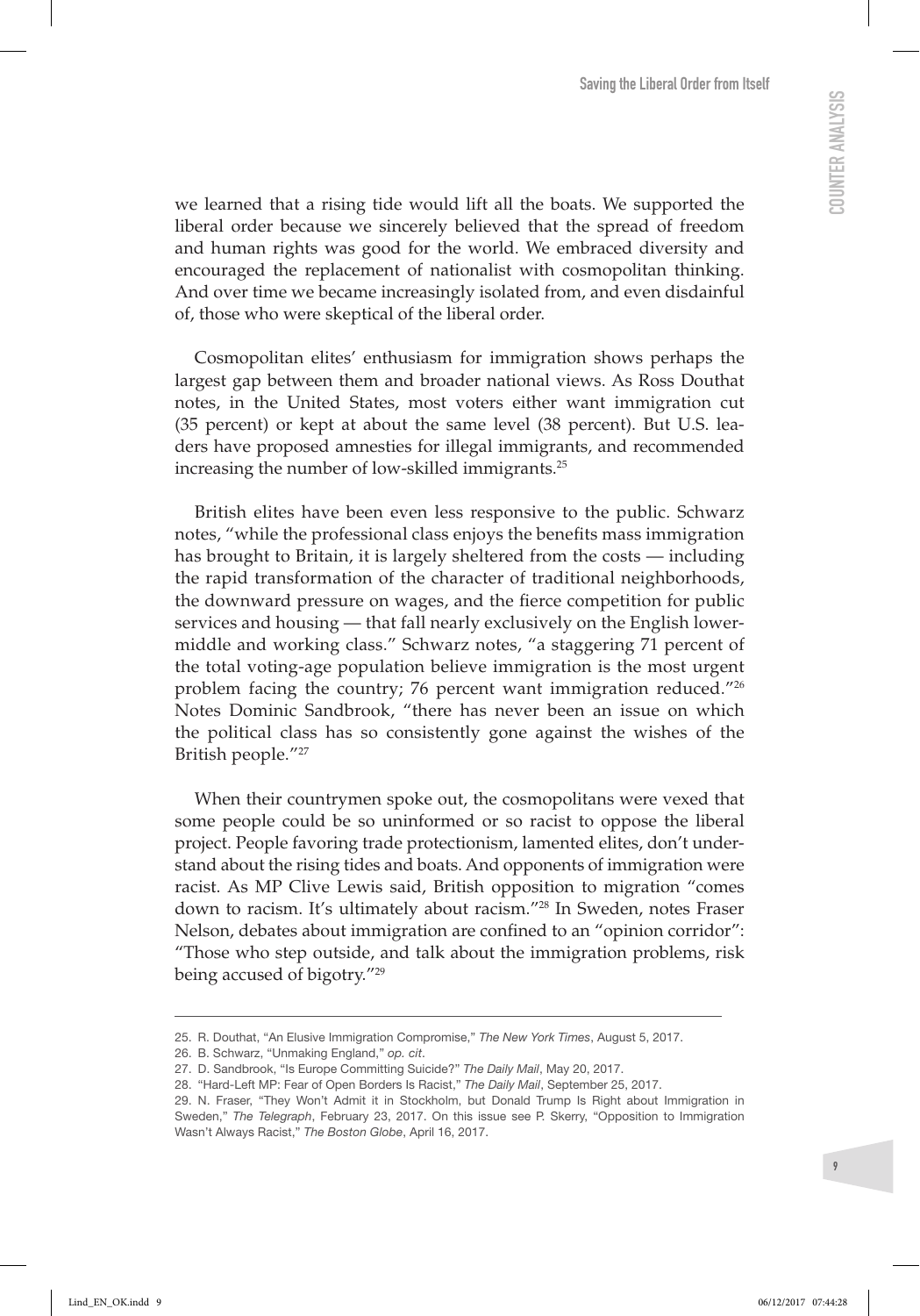Ignored and disdained by the cosmopolitans, publics responded with fury. Trump won with a campaign that pitted "'nationalist' patriots against 'globalist' sellouts."30 Britain Brexited. As political scientist Leslie Vinjamuri argues, "Leave" voters seemed angrier at London than they were

"Nationalist patriots" against "globalists"

at Brussels. "People of this country," noted Leave campaigner Michael Gove, "have had enough of experts."31 In Germany, people voted AfD because "they're angry. Their fury is directed at the mainstream political parties which, they feel, don't care about them."32 It wasn't sim-

ply that voters disagreed with leaders. It was that they felt those leaders didn't even represent them anymore – that they prioritized the liberal order above their own countrymen.

The spread of liberalism has been driving human progress for hundreds of years. Its reversal would indeed be disastrous. "Full-scale antiglobalization measures would be extremely damaging. Protected firms and their workers might benefit, but other firms, denied access to inexpensive imports, would be less profitable, and production cutbacks and layoffs would follow. If these firms instead were to pass on the increased cost of inputs through higher prices, consumers would take the hit."33 Protectionism and retaliation would reduce prosperity and increase competition among countries. This trend would be particularly dangerous given the broader competition playing out between the United States and a rising China – which has so far been tempered by their economic interdependence.

Fortunately, the backlash to the liberal order is less about its liberalism and more about its "order" – i.e., the specific rules and norms that have defined this manifestation of liberalism. Over time, this particular order has bundled together numerous liberal doctrines –the free movement of goods, the free movement of people, the breakdown of sovereignty – and insisted that members accept them all. But members are pushing back. To maintain the order, its leaders must allow countries to choose the elements of the order that their people favor. Of course, to participate in the "free-trade" part of the project, countries must open their own markets to imports. But embracing free trade need not require societies to accept other parts of the order: notably open immigration policies. Countries that want

<sup>30.</sup> S. Patrick, "Trump's Wall Is a Symbol of America's Sacred Sovereignty," *The Hill*, October 12, 2017. 31. M. Deacon, "Michael Gove's Guide to Britain's Greatest Enemy... the Experts," *The Telegraph*, June 10, 2016.

<sup>32.</sup> J. Hill, "German Election: Why so Many Voters in the East Chose AfD," BBC.com, September 26, 2017.

<sup>33.</sup> M Ezrati, "Globalization Can Be Good for America's Workers," *The National Review*, August 7, 2017.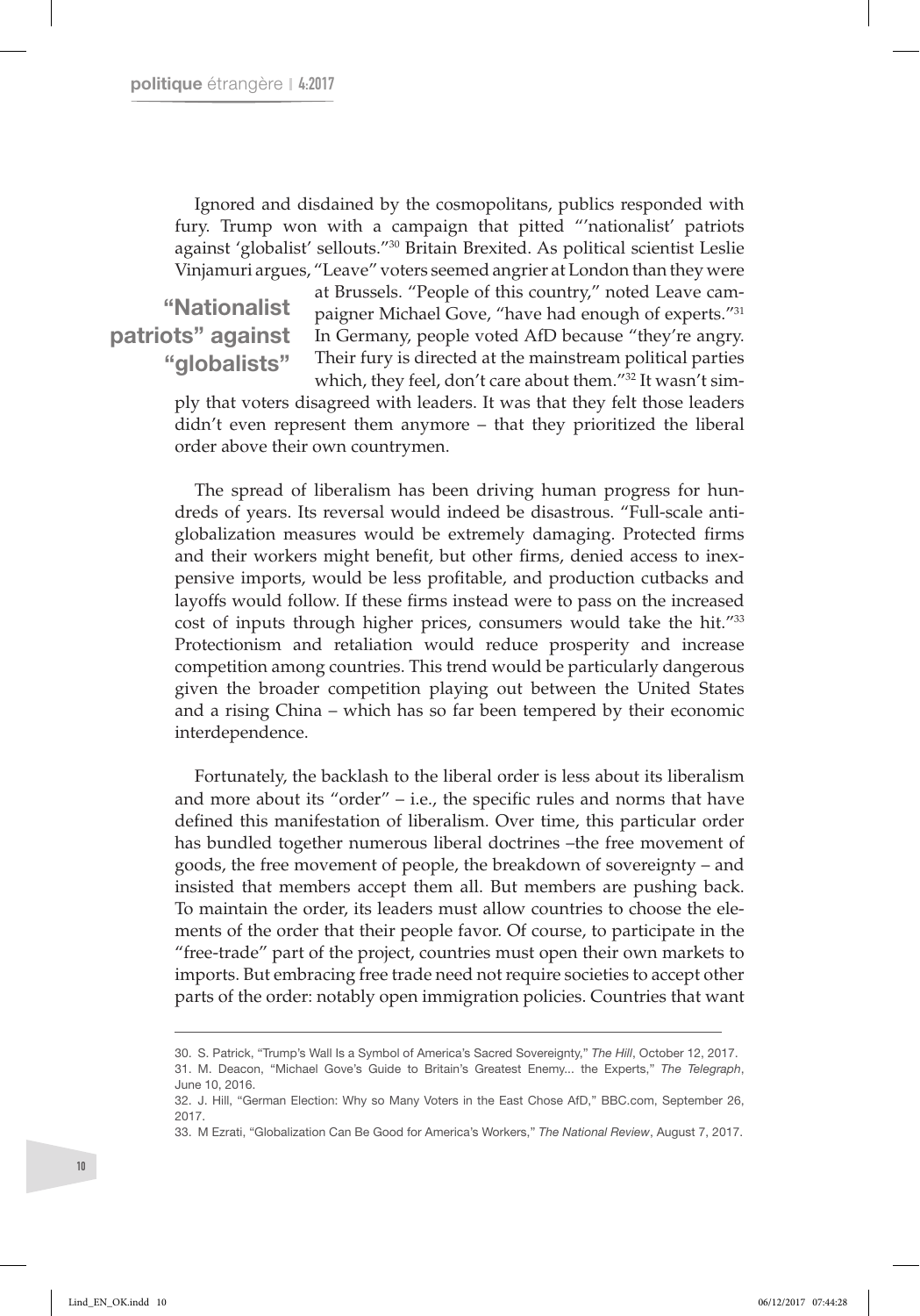to make themselves into safe havens for refugees should be able to do so. But, as has been made perfectly clear, many European countries disagree with this as a mandate for the EU more generally.

#### Liberalism à la carte

Toranomon, Tokyo. We're enjoying dinner after a long day at a conference about Japanese foreign policy. Invisible waiters set down before us a grouping of tiny bites intricately arranged on pieces of weathered wood. A waterfall splashes in the garden outside. My American and European colleagues, other university professors, are scolding our Japanese hosts for Tokyo's failure to accept Syrian refugees. I listen, baffled and torn. One diplomat gently reminds the group that Japan's generous aid to refugees is second in the world only to the United States; he gets back a lecture about human rights and pulling one's weight. The senior official hosting us listens intently but his eyes are weary. He's torn too.

Liberalism transformed Japan after World War II. The Japanese embraced free market principles and used their entrée into the liberal trade and financial regime to fuel their postwar recovery. Their conglomerates brought Japan to the center of global finance, manufacturing, and design. Today Japan's people are among the world's freest, healthiest, and richest. As the country prospered, its people gave generously to and participated in the governance of the liberal order.

While liberalism transformed Japan, the transformation was always on Tokyo's terms. Japan has always ordered à la carte off of the liberal menu. The Japanese economic model, for example, routinely triggered controversy for its embrace of profoundly mercantilist principles: infant industry protection, subsidies, and state-directed capital to favored industries.

In the United States and Europe, the backlash to the liberal order has come from people dislocated by globalization; from people concerned about the recent scale of immigration; and from people who felt that their elites had betrayed them. While Japan's liberal partners convulse in populist revolutions, Japan remains calm. Why?

First, Japanese leaders upheld the social compact of free trade. At a time of massive structural adjustment from trade and automation, "The Japanese government basically bought itself political stability," writes commentator Yoichi Funabashi. "The social security budget has nearly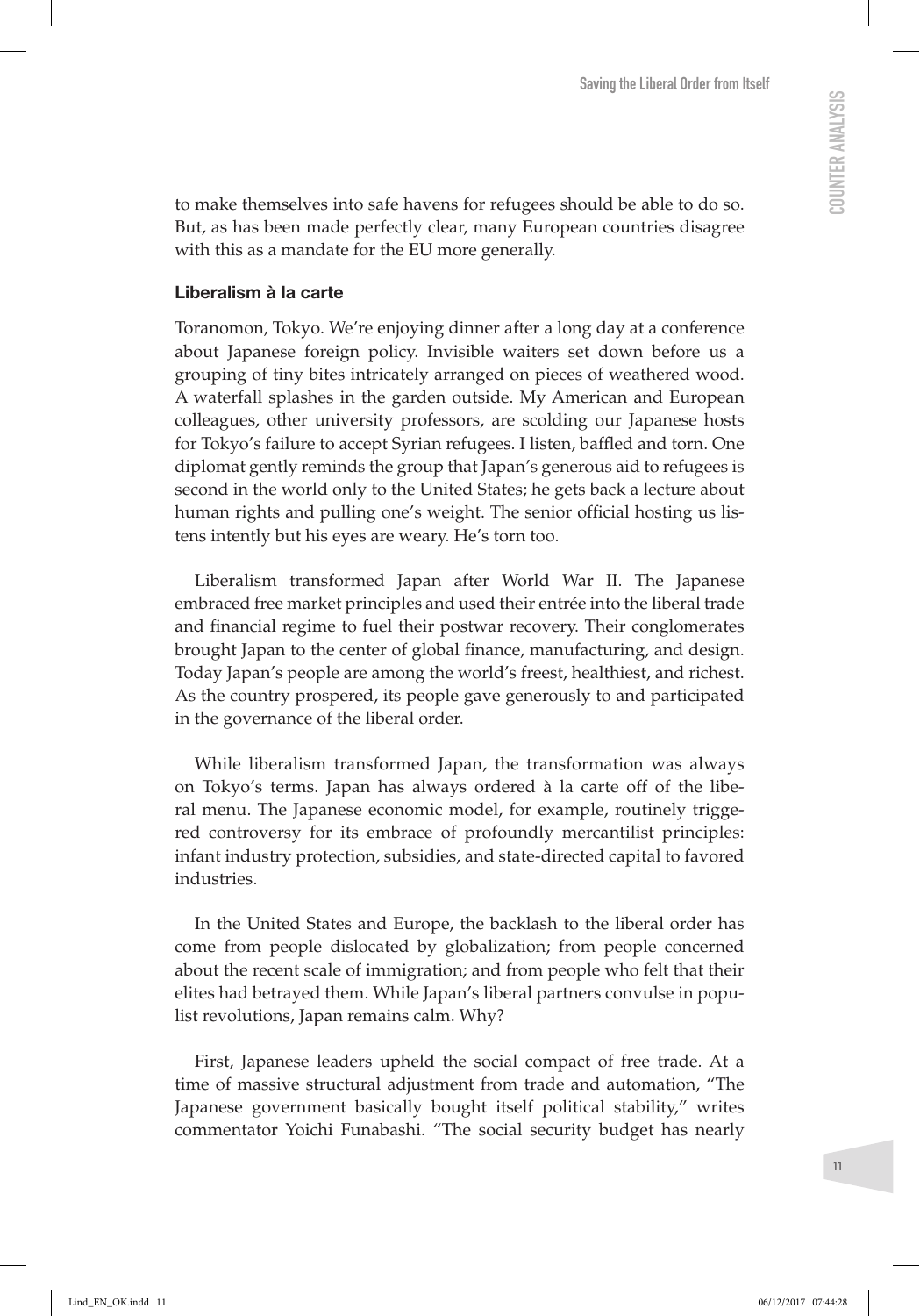doubled since 1990."34 Furthermore, while Japan's elites have embraced the liberal international project, domestic concerns remained paramount. Inequality is less a problem in Japan; Japanese elites don't roll their eyes about "flyover states" or a battle between "Old" and "New" Japan. In fact, as Funabashi points out, Japan's political system gives rural voters ("Old Japan") disproportionate political power.

Furthermore, in Europe and the United States, cosmopolitan elites ignored the public's desire to curb immigration; in Japan, the public's skepticism about immigration translated into national policy. Strict immigration laws mean that only 1.5 percent of Japan's population is foreign-born (most of them from Asian countries with linguistic and cultural similarities). As for refugees – the policy my colleagues were so exorcised about at dinner – in 2016 Japan accepted only 28 refugees out of 11,000 applications.<sup>35</sup>

Japanese culture values social harmony; leaders worry that immigrants will have trouble assimilating given Japan's unique culture and difficult language. Leaders understand that the country's low fertility rate and aging population portend demographic disaster. But leaders have been cautious to see immigration as the remedy. As Prime Minister Shinzo Abe commented: "I would say that before accepting immigrants or refugees, we need to have more activities by women, elderly people and we must raise our birth rate."36

Deep structural and cultural impediments to change mean that "womenomics" is unlikely to solve Japan's demographic problems — at least not for decades. And within Japan, cosmopolitan voices support more immigration. Kanae Doi, Japan director at Human Rights Watch, argues that Japan should take in more Syrian refugees: "While Japan is a strong Asian democracy, it is not showing global ethical leadership on human rights."37 So Japanese policy may grow more cosmopolitan over time. Meanwhile, it offers a promising example of à la carte liberalism – of a country committed both to liberal values and to retaining its sovereignty.

While cosmopolitan Americans grieved on November 9, 2016 that Trump would ruin the liberal international order, the order was already straining under its own ambitions. Ironically, by discrediting the nationalist

<sup>34.</sup> Y. Funabashi, "Japan, Where Populism Fails," *The New York Times*, February 8, 2017.

<sup>35.</sup> "Japan Grants Refugee Status to 28 out of over 10,000 Applicants," *Mainichi Shimbun*, February 11, 2017.

<sup>36.</sup> J. McCurry, "Japan Says it Must Look After its Own Before Allowing in Syrian Refugees," *The Guardian*, September 30, 2015.

<sup>37.</sup> "Japan: Improve Migrant Treatment, Accept Refugees," Human Rights Watch, January 12, 2017.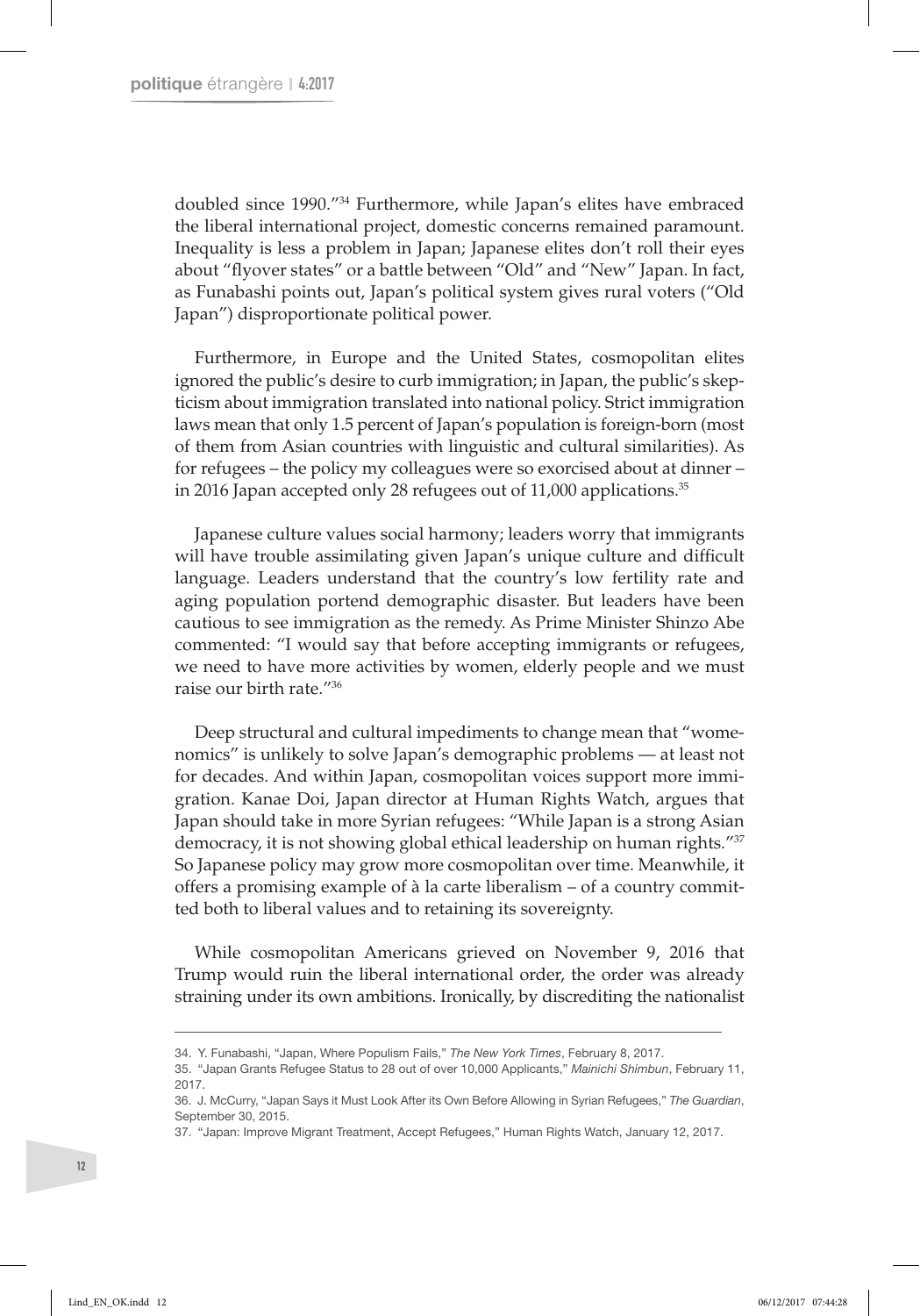platform, Trump and other nationalist leaders may help the order survive. Marine Le Pen may fail to distance the National Front from her father's anti-Semitism and racist views. Germany's AfD attracted many moderate voters who favored its anti-cosmopolitan platform, but had to swallow their distaste at evidence of racism and Islamophobia. As the party gathers strength, its extremist wing may grow bolder, scaring away moderates who refuse (no matter how angry they are at elites) to empower a racist far right.38

Similarly, in the United States, the Trump administration's missteps and toxicity may reduce support for the nationalist platform. In fairness to Trump, he cleverly perceived a market for this product, developed and branded it, and has sold it (along with steaks, hotels, golf courses, and Ivanka's handbags). But with Trumpian nationalism one also gets racism (Mexico is sending "rapists" across the border) and sexism ("you can grab them by the pussy").39 This package has repelled many people whom otherwise might have been interested customers.

A failure to take seriously the ideas behind this and other nationalist/ populist revolutions will only empower another round of backlash, in which a more polished next generation could present a more serious threat to the liberal project. After all, perhaps Ivanka (like Marine Le Pen) will someday sideline her inconvenient father. Meanwhile, the best way for the liberal order to survive is to listen to the people within it, who are tired of elites disdaining them while hoarding its gains.

Mots clés États-Unis Ordre libéral Mondialisation Migrations

<sup>38.</sup> J. Mischke and S. Saeed, "Leader Frauke Petry to Quit Alternative for Germany As More Splits Emerge," *Politico* (Europe Edition), September 26, 2017.

<sup>39.</sup> K. Reilly, "Here Are All The Times Trump Insulted Mexico," *The Time*, August 31, 2016 and J. Taylor, "'You Can Do Anything': In 2005 Tape, Trump Brags About Groping, Kissing Women," NPR.org, October 7, 2016.